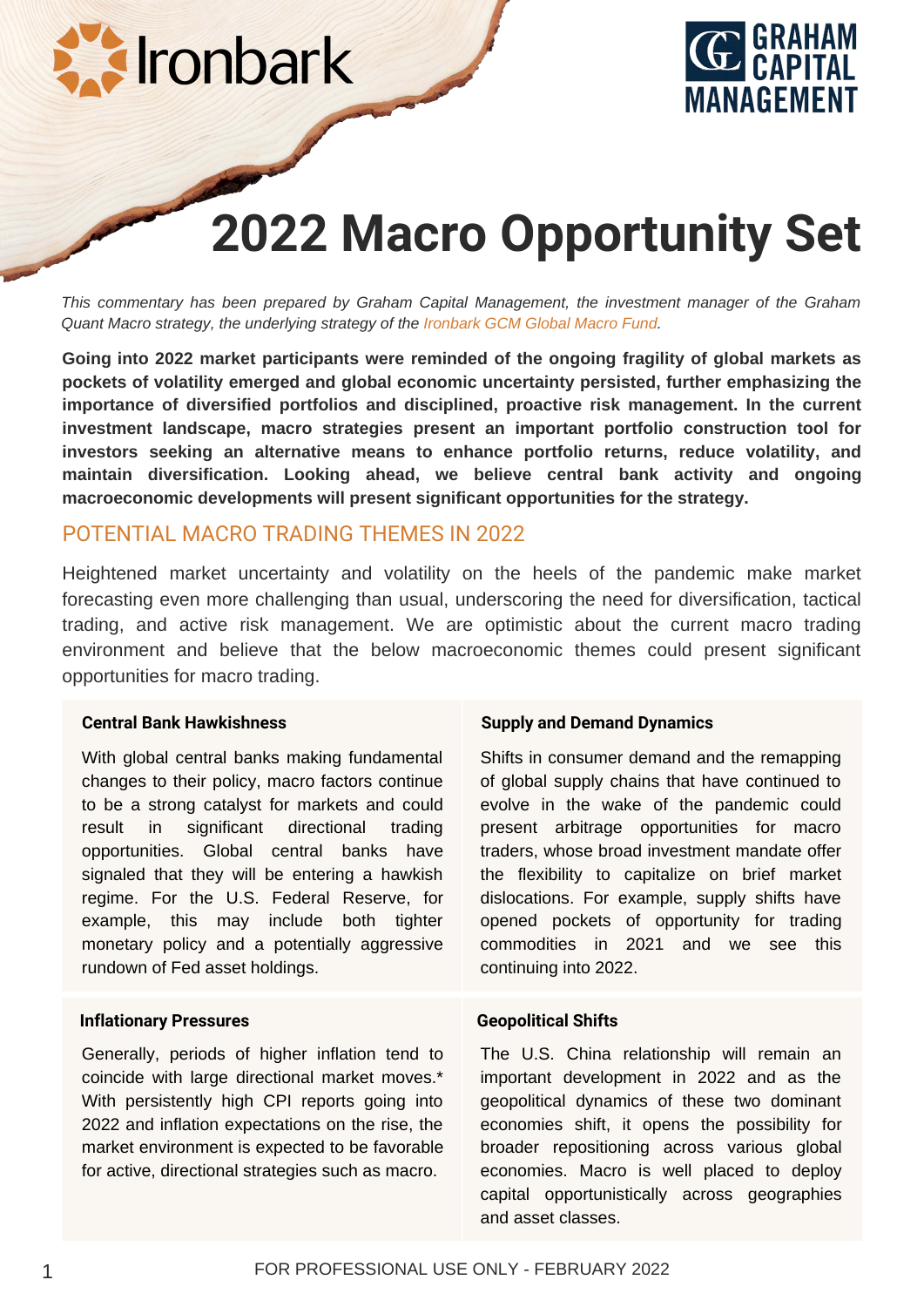



# THE CURRENT INVESTMENT LANDSCAPE

From a portfolio construction standpoint, heightened market uncertainty, low yields, and rising inflation point to an increased need for alternatives that offer both diversification to equities and bonds as well as positive returns.

Diminishing Return Potential of Bonds. Record Equity Valuations Jan-90 to Dec-21



The continuation of an equity rally is marked with uncertainty as the global pandemic, supply chain issues, inflation, and tightened monetary policy are key downside risks in 2022. Meanwhile, with government bond yields at historic lows, the return potential of bonds has diminished.

Rising Inflation Expectations: 5yr, 5yr Forward Inflation Expectation Rate Feb-20 to Dec-21



With inflation expectations on the rise, the value of holding bonds inevitably depreciates. Further, the combination of elevated inflation and a hawkish Fed presents a significant risk to stock/bond portfolios in terms of both asset valuation and positive stock/bond correlation, as discussed in [Macro-Economic Drivers of the Bond-Stock](https://www.grahamcapital.com/assets/ResearchPapers/Macro-Economic%20Drivers%20of%20the%20Bond-Stock%20Correlation_August%202021.pdf) Correlation.



Yields and Bond Returns over the Next 10 Years Since Bloomberg US Aggregate Index Inception, Jan-76 to Dec-21

Source: Graham Capital Management, L.P.

Historically there has been a nearly one-to-one relationship between the starting bond yield and bond returns in the subsequent 10 years. In the current low rate environment, this suggests that the future return potential of bonds is low, as discussed further in **Bond Returns: Looking Back to** the Future[.](https://www.grahamcapital.com/assets/InsightSeries/Bond%20Returns%20Looking%20Back%20to%20the%20Future.pdf)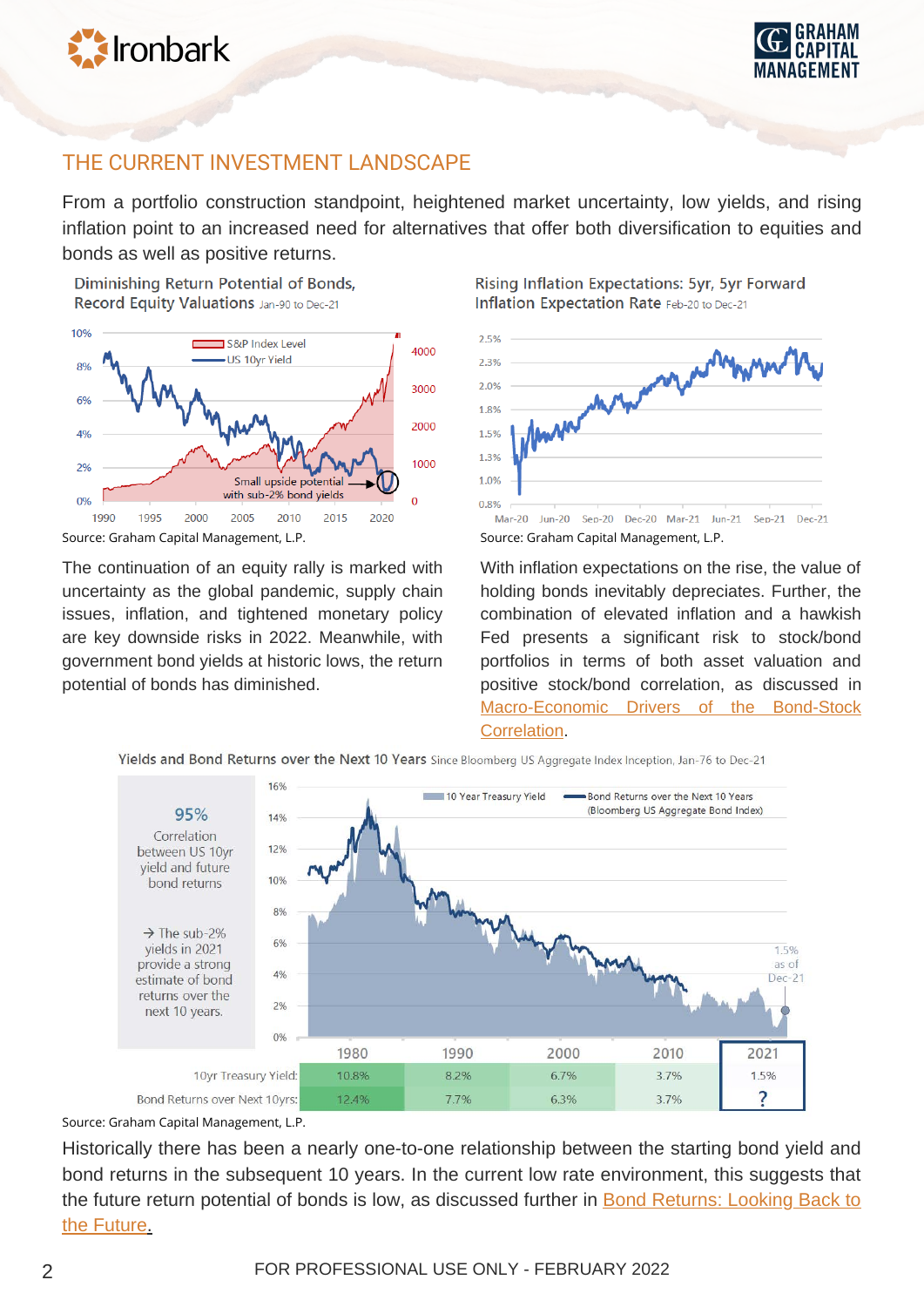



# THE SEARCH FOR DIVERSIFICATION

With little yield and less scope perhaps for price appreciation, investors today may hold onto bonds for low-cost protection during crisis periods rather than for an impactful return. However, as discussed in [Macro-Economic Drivers of the Bond-Stock Correlation](https://www.grahamcapital.com/assets/ResearchPapers/Macro-Economic%20Drivers%20of%20the%20Bond-Stock%20Correlation_August%202021.pdf), it is far from certain that negative stock-bond correlations will carry forward. From an asset allocation perspective, investors reevaluating the role of fixed income should consider allocations to alternative strategies that, ideally, have positive long-term return potential and diversifying characteristics during difficult equity environments.



1920 1930 1940 1950 1960 1970 1980 1990 2000 2010 2020 Source: Graham Capital Management, L.P. Source: Graham Capital Management, L.P.

Equity/bond relationships are not static, and bonds do not always diversify equity risk. There have been extended periods when stock/bond correlation is positive.

Periods of High Correlations Across Markets: Market Correlation Heat Map as of 6/30/2021



In 2021, there were periods of elevated correlations across a wide array of markets. Diversifying strategies with the ability to go long and short can help offset this risk concentration.

# THE ROLE OF MACRO

Macro strategies can profit across a variety of market environments due to their ability to go long and short a diverse, generally liquid market universe and flexibility in trading evolving market themes. This results in low correlation to stocks and bonds over the long-term and the potential for positive returns. However, returns may be more modest in isolation and are meant to complement – rather than compete with – traditional assets such as equities. Ultimately, these strategies can have more muted returns and even a slight positive correlation to equities, yet still [offer a significant diversification benefit. \(For further reading, see The Whole is Greater than the](https://www.grahamcapital.com/assets/InsightSeries/The%20Whole%20is%20Greater%20than%20the%20Sum%20of%20the%20Parts.pdf) Sum of the Parts.)

| Low Correlation to Stocks/Bonds<br>January 2000 through December 2021 |      | Macro Performs Well Across the Market Cycle<br>January 2000 through December 2021 |                       |                        |                        |                    |                 |                  |                  |                     |
|-----------------------------------------------------------------------|------|-----------------------------------------------------------------------------------|-----------------------|------------------------|------------------------|--------------------|-----------------|------------------|------------------|---------------------|
| <b>HFRI Macro Index Correlations</b>                                  |      | When MSCI World 12 Month<br>Return is:                                            | $-30%$<br>or<br>lower | $-20%$<br>to<br>$-30%$ | $-10%$<br>to<br>$-20%$ | 0%<br>to<br>$-10%$ | 0%<br>to<br>10% | 10%<br>to<br>20% | 20%<br>to<br>30% | 30%<br>or<br>higher |
| <b>S&amp;P 500 Index</b>                                              | 0.23 | <b>MSCI World Index</b>                                                           |                       |                        | -41.5% -23.6% -14.9%   | $-3.9%$            | 6.2%            |                  | 14.5% 23.6%      | 40.1%               |
| MSCI World Index                                                      | 0.31 | Bloomberg Global Agg Index -0.9%                                                  |                       | 9.0%                   | 7.1%                   | 4.5%               | 3.1%            | 4.5%             | 4.2%             | 7.6%                |
| Bloomberg US Agg Index                                                | 0.21 | <b>HFRI Hedge Fund Index</b>                                                      | $-16.0\% -1.8\%$      |                        | 0.5%                   | 0.0%               | 5.0%            | 9.4%             |                  | 13.4% 24.0%         |
| Bloomberg Global Agg Index                                            | 0.36 | <b>HFRI Macro Index</b>                                                           | 1.9%                  | 6.9%                   | 5.8%                   | 1.9%               | 3.7%            | 4.6%             | 7.3%             | 12.9%               |

Source: Graham Capital Management, L.P.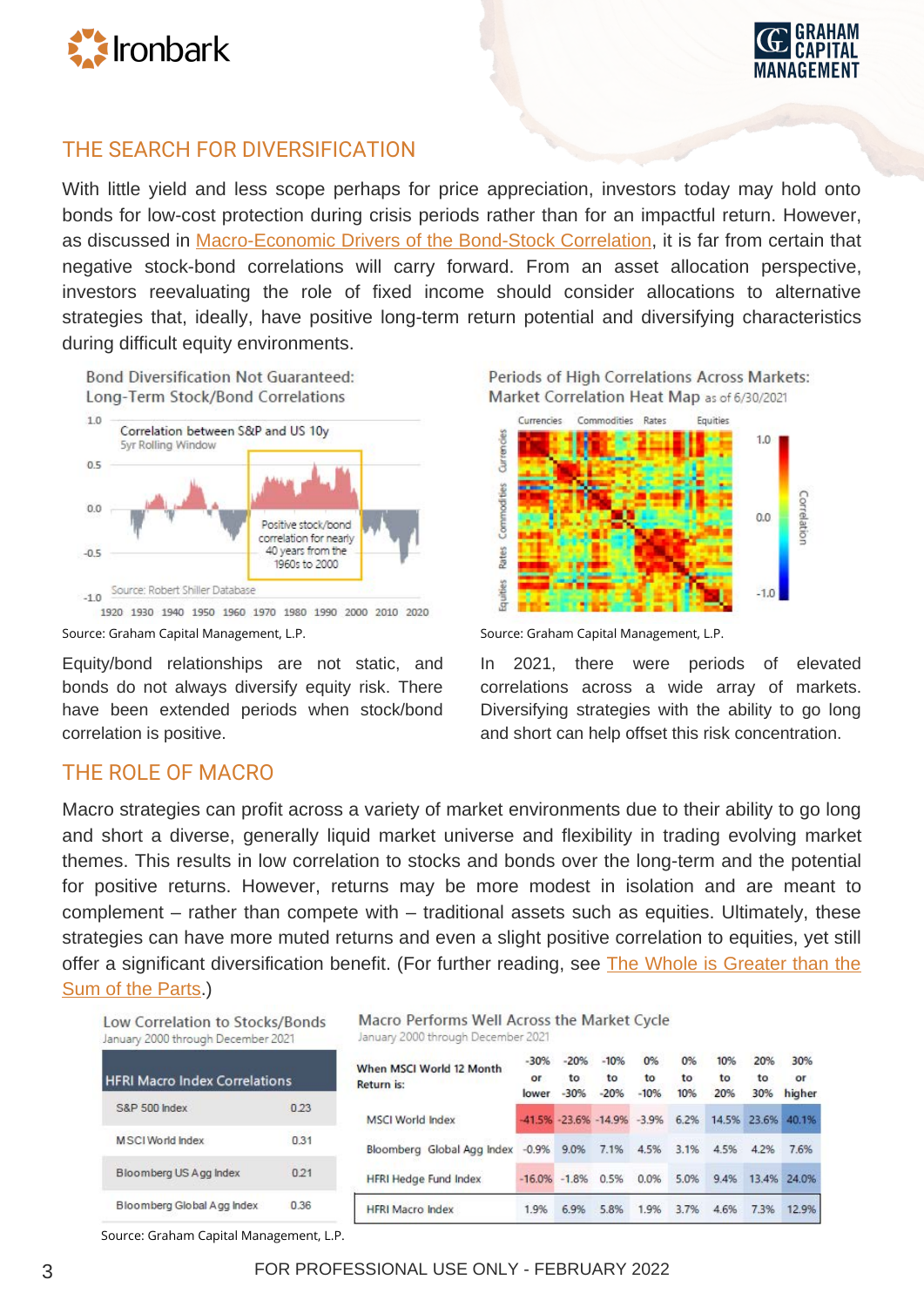



| Impact of Allocating to Macro<br><b>Potential Benefits of</b> | <i>Improves</i><br><b>Increases</b><br><b>Risk-Adjusted</b><br>Overall<br><b>Returns</b><br><b>Returns</b> |                      | Lowers<br><b>Overall</b><br><b>Volatility</b> | <b>Reduces</b><br><b>Drawdowns</b> | <b>Reduces Beta</b><br>to Equities |  |
|---------------------------------------------------------------|------------------------------------------------------------------------------------------------------------|----------------------|-----------------------------------------------|------------------------------------|------------------------------------|--|
| Allocating to Macro<br>January 2000 through December 2021     | Annualized<br>Return                                                                                       | Information<br>Ratio | Annualized<br>Volatility                      | Worst<br>Drawdown                  | Beta to<br>Equities                |  |
| "Traditional" 60/40 Portfolio                                 | 5.74%                                                                                                      | 0.57                 | 10.06%                                        | $-36.09%$                          | 0.64                               |  |
| <b>HFRI Macro Index</b>                                       | 4.58%                                                                                                      | 0.91                 | 5.06%                                         | $-8.02%$                           | 0.10                               |  |
| <b>Traditional Portfolio with</b><br>10% HFRI Macro Index     | 5.91%                                                                                                      | 0.69                 | 8.55%                                         | $-31.38%$                          | 0.55                               |  |

Source: Graham Capital Management, L.P.

Macro strategies are a potentially valuable portfolio construction tool that have the potential to lower the volatility and soften the drawdowns of an overall portfolio while adding to returns over the long run. And while it is unreasonable to expect the strategy to perform well at every discrete point in time, holding the strategy as a long-term, strategic allocation in a diversified investment portfolio offers the potential for significant benefits. As shown above, macro strategies can have more modest returns in isolation and even a slight positive correlation to equities, yet still offer a significant diversification benefit within an overall portfolio which serves to enhance overall returns.

# THE BOTTOM LINE

- In the current investment landscape, there is a need for alternatives that can offer both positive returns and diversification to both equities and bonds.
- Macro is a diversifying strategy with the flexibility to capture moves across a variety of market environments.
- The current macroeconomic environment could present significant opportunities for macro trading.
- Macro strategies can potentially benefit from short-term market dislocations as well as longer-term macroeconomic shifts that will play a key role in markets over longer time horizons.
- Allocating to macro strategies as a strategic, long-term investment within a diversified portfolio can potentially enhance risk-adjusted returns and reduce overall volatility and drawdowns.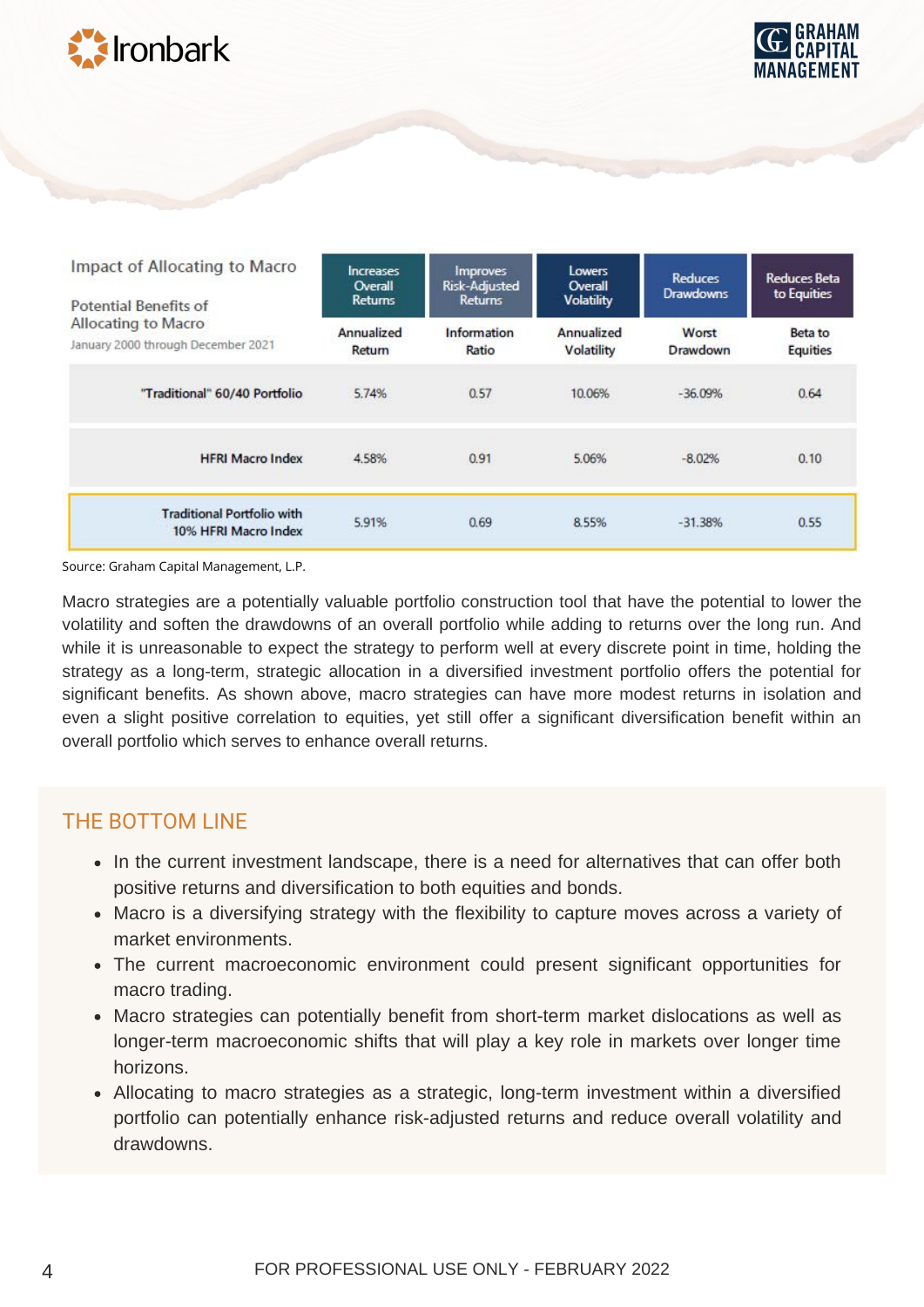



#### **DISCLOSURES**

Commentary as at January 2022. Source: Graham Capital Management, L.P. 40 Highland Avenue Rowayton, CT 06853, USA.

Issued by Ironbark Asset Management (Fund Services) Limited ABN 63 116 232 154 AFSL 298626 ('Ironbark'). Ironbark is the responsible entity for the Ironbark GCM Global Macro Fund ('Fund') referred to in this document. The relevant target market determination (TMD) and offer document for the Fund is available from www.ironbarkam.com/our-funds/ or by calling Ironbark on 1800 034 402. This document contains general information only and is not intended to represent specific investment or professional advice. The information does not take into account an individual's personal financial circumstances, objectives or needs. Before making an investment decision, you should consider obtaining professional investment advice that takes into account your personal circumstances and should read the current TMD and offer document before making an investment decision to acquire or to continue to hold units in the Fund. Ironbark and its representatives believe that the information in this document is correct at the time of compilation, but no warranty of accuracy or reliability is given and no responsibility arising in any other way for errors or omissions (including responsibility to any person due to negligence) is accepted by Ironbark. To the extent permitted by law, Ironbark, its employees, consultants, advisers, officers, and representatives are not liable for any loss or damage arising as a result of reliance placed on the contents of this document. While any forecasts, estimates and opinions in this material are made on a reasonable basis, actual future results and operations may differ materially from the forecasts, estimates and opinions set out in this material. No guarantee as to the repayment of capital or the performance of any product or rate of return referred to in this material is made by Ironbark. **Past performance is not a reliable indicator of future performance. All currency references are shown in US dollars unless stated otherwise.** All indices are copyrighted by and proprietary to the issuer of the index. Any investment is subject to investment risk, including delays on the payment of withdrawal proceeds and the loss of income or the principal invested. This document is not intended for distribution to, or use by, any person or entity in any jurisdiction or country where such distribution or use would be contrary to local law or regulation. No part of this material may be reproduced or distributed in any manner without the prior written permission of Ironbark.

The below are widely used indices that have been selected for comparison purposes only. Indices are unmanaged, and one cannot invest directly in an index. Except for HFR indices, which do reflect fees and expenses, the indices do not reflect any fees, expenses or sales charges. Unlike most asset class indices, hedge fund indices included in this presentation have limitations, which should be considered in connection with their use in this presentation. These limitations include survivorship bias (the returns of the indices may not be representative of all the hedge funds in the universe because of the tendency of lower performing funds to leave the index) heterogeneity (not all hedge funds are alike or comparable to one another, and the index may not accurately reflect the performance of a described style) and limited data (many hedge funds do not report to indices, and the index may omit funds which could significantly affect the performance shown these indices are based on information self reported by hedge fund managers which may decide at any time whether or not they want to continue to provide information to the index). These indices may not be complete or accurate representations of the hedge fund universe and may be affected by the biases described above.

**Bloomberg Global Bond Index:** The Bloomberg Global Aggregate Bond Index is a broad based market capitalization weighted measure of the global investment grade fixed rate debt markets. This multi currency benchmark includes treasury, government related, corporate and securitized fixed rate bonds from both developed and emerging markets issuers. There are four regional aggregate benchmarks that largely comprise the Global Aggregate Index The US Aggregate, the Pan European Aggregate, the Asian Pacific Aggregate and the Canadian Aggregate Indices. The Global Aggregate Index also includes Eurodollar, Euro Yen, and 144A Index-eligible securities, and debt from five local currency markets not tracked by the regional aggregate benchmarks ( MXN, ZAR, ILS and TRY).

**Bloomberg U.S. Aggregate Bond Index:** The Bloomberg US Aggregate Bond Index is a broad based market capitalization weighted index used to represent investment grade bonds being traded in United States Most U S traded investment grade bonds are represented Municipal bonds, and Treasury Inflation Protected Securities are excluded, due to tax treatment issues The index includes Treasury securities, Government agency bonds, Mortgage backed bonds, Corporate bonds, and a small amount of foreign bonds traded in U.S.

**HFRI Fund Weighted Composite Index:** The HFRI Fund Weighted Composite Index is an equal weighted index that includes over 2000 constituent funds which have at least 50 M under management or have been actively traded for at least 12 months. There are no fund of funds included in this index All funds are reported in USD and returns are reported net of all fees on a monthly basis.

**HFRI Macro Index:** The HFRI Macro Index is a sub index of the HFRI Fund Weighted Composite Index and is composite index of over 900 Investment Managers which trade a broad range of strategies in which the investment process is predicated on movements in underlying economic variables and the impact these have on equity, fixed income, hard currency and commodity markets.

**MSCI Word Index:** A market cap weighted stock market index of 1,652 global stocks and is used as a common benchmark for 'world' or 'global' stock funds. The index includes a collection of stocks of all the developed markets in the world, as defined by MSCI. The index includes securities from 23 countries but excludes stocks from emerging and frontier economies.

**S&P 500 Total Return Index:** An unmanaged, market value weighted index measuring the performance of 500 U.S. stocks chosen for market size, liquidity, and industry group representation Includes the reinvestment of dividends. The S&P 500 index components and their weightings are determined by S&P Dow Jones Indices.

**Traditional 60-40 Portfolio:** Reflects a portfolio with a 60 allocation to equities and a 40 allocation to bonds as represented by the MSCI World Index and the Bloomberg Global Aggregate Bond Index, rebalanced monthly.

#### SOURCES

\* Neville, Henry and Draaisma Teun and Funnell, Ben and Harvey, Campbell R and van Hemert Otto, The Best Strategies for Inflationary Times (May 25 2021). Available at SSRN https:://ssrn com/abstract=3813202 or http:://dx.doi.org/10.2139/ssrn.3813202